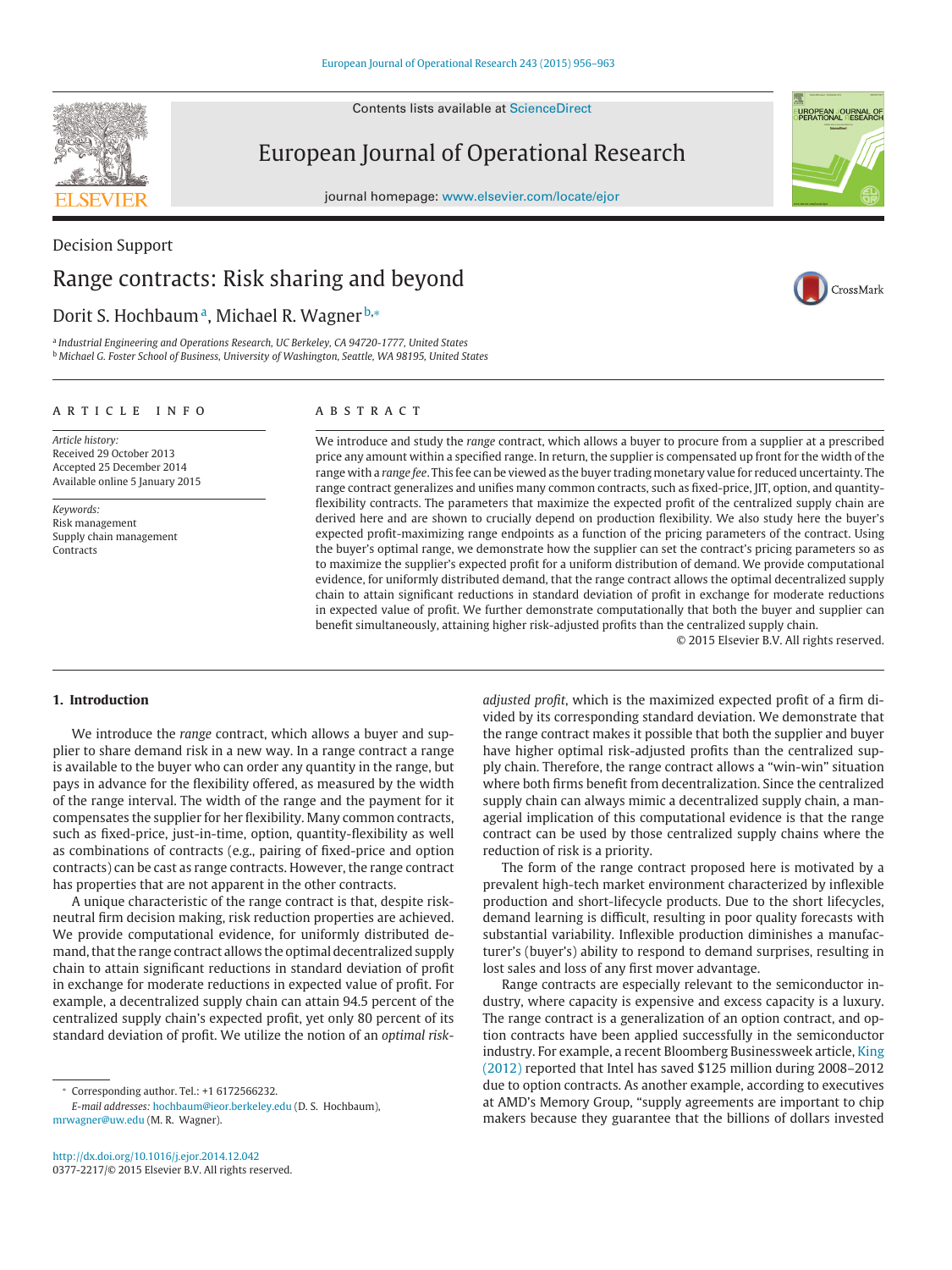in new production facilities will actually be used." (Associated Press 2001). Range contracts can be interpreted as the next generation of option contracts in this industry. Therefore, the motivation to apply range contracts is already present at supplier and buyer firms in high technology industries.

Related industries, where capacity is expensive and limited, can also benefit from the range contract, especially in the context of new products with volatile demand. For example, Apple experienced a shortage of screens for the iPod Touch shortly after launching the product in autumn 2007. In this case, the manufacturer did not anticipate the enthusiastic response to the product and did not contract for a sufficient quantity of touch-screens. To make matters worse, there were no alternative suppliers that had production capacity and could provide the additional units, regardless of the price. Consequently, Apple experienced substantial backlogs, likely loss of goodwill, and loss of sales (although made up since then). In this case, the manufacturer absorbed the total risk of the demand variability, with severe repercussions. In February 2010 it appeared that for its new iPad, Apple had contracted for all the available supplies of 9.7 inch screens, creating a shortage of such screens in the market for its competitors, [as reported by another Bloomberg Businessweek article \(Guglielmo](#page-7-0) & Hesseldahl, 2010).

The range contract studied here originated in the first author's consulting project for a large server manufacturer in Silicon Valley. That manufacturer (buyer) procured supplies from semiconductor manufacturers for products with short lifecycles and a high obsolescence rate. This manufacturer historically utilized fixed-price contracts, on a quarterly basis, which resulted in component shortages and lost sales. For products that turned out to be successful, these shortages resulted in a loss of momentum in the product introduction, resulting in a loss of any first-mover advantage. In many of these cases, contractual reservation of extra capacity compensating suppliers for their flexibility, would have resulted in the suppliers providing the additional components required to meet the extra demand.

#### *1.1. Comparison to contracts in related literature*

There have been many extensions of the basic price-only contract, which include: multiple selling seasons (Anupindi & Bassok, [1998\), effort-dependent demand \(Corbett & DeCroix, 2001\), demand](#page-7-0) updating [\(Cachon & Lariviere, 2005\)](#page-7-0), and competing manufacturers [\(Cachon & Kok, 2010\)](#page-7-0), to name just a few. What we are proposing is a different generalization of the price-only contract, in which the demand support is split between the buyer and supplier. The issue of the risk associated with price-only contracts has been noted and addressed in research on contracts. [Tsay, Nahmias, and Agrawal \(1999\)](#page-7-0) and [Cachon \(2003\)](#page-7-0) provide good reviews of the literature on supply chain coordination with contracts.

The paper most relevant to ours is [Cachon and Lariviere \(2001\),](#page-7-0) which studies a similar contract, which consists of a combination of firm order commitments and options for subsequent orders. However, they consider an environment with capacitated production with a single unit cost, whereas we allow cheap and expensive modes of production. Furthermore, the focus of [Cachon and Lariviere \(2001\)](#page-7-0) is heavily on compliance, whereas we focus on quantifying the risk reduction properties of our contract (despite the firms taking a riskneutral perspective). A study of option contracts in the semiconductor industry can be found in [Brown and Lee \(1997\),](#page-7-0) and an analysis of a spot market's influence on option contracts can be found in Wu, [Kleindorfer, and Zhang \(2002\). Recall that option contracts are a spe](#page-7-0)cial case of range contracts (see [Section 1.3\)](#page-2-0).

[Tsay \(1999\)](#page-7-0) studies a *quantity flexibility contract*, generalized by the range contract, where the buyer's final order quantity must be within a given percentage of an initial forecast. Bassok and Anupindi (199[7\)](#page-7-0) [consider a different generalization of the quantity flexibility](#page-7-0) contract that specifies that cumulative orders placed over multiple periods by a buyer be at least as large as a given contracted quantity; in return for the commitment by the buyer, the supplier discounts the unit purchase price and this discount applies to all units purchased, with no upper bound on the order quantity. More complex variations [on quantity flexibility contracts are considered by](#page-7-0) Tsay and Lovejoy (199[9\)](#page-7-0) and by [Plambeck and Taylor \(2007\).](#page-7-0)

There are only a few other models that present some form of risk sharing. In addition to the basic quantity flexible contract, there are the *buy-back contract* and the *revenue-sharing contract*. In a buyback contract, the supplier charges the buyer a fixed amount per unit purchased, but makes a (lower) per-unit payment to the buyer for each unit remaining at the end of the season; if the supplier's net salvage value is less than the buyer's net salvage value, the buyer salvages the units and the supplier credits the buyer for those units. See [Pasternack \(1985\)](#page-7-0) and [Cachon \(2003\)](#page-7-0) for further details. In a revenuesharing contract, the supplier charges a fixed amount per unit purchased by the buyer, but the buyer gives the supplier a percentage of his revenue; see [Cachon and Lariviere \(2005\)](#page-7-0) for further details. [Cachon \(2003\)](#page-7-0) points out that, in their basic form, revenue-sharing contracts are essentially equivalent to buy-back contracts. In these contracts, the supplier ends up producing a *fixed* amount, and then *monetary* compensation substitutes for risk sharing. In contrast, under the generic *range contracts* proposed here, the supplier is required to face actual demand variability.

The range contract that we propose, like the quantity-flexibility contract, has the feature that the supplier is compensated for her increased exposure to demand risk. [Tsay et al. \(1999\)](#page-7-0) point out that with (other types of) quantity flexible contracts, "this exercise of flexibility implies reconsideration of a prior decision, even the simplest model requires at least two decisions on the part of the buyer for each purchase: there is an initial inventory decision, and then revisions conditional on whatever new information about demand becomes available." In contrast, an additional novelty about the range contract is that it does not require a reconsideration of the decision—the buyer and supplier make a decision only *once*.

Other authors have considered contracts over multiple periods. [Bassok and Anupindi \(2008\)](#page-7-0) study the problem of procurement using a flexible contract in a rolling horizon model. They formulate the problem and propose two heuristic policies, derive a lower bound, and demonstrate the performance of these heuristics numerically. [Ross and Zhu \(2008\)](#page-7-0) study the procurement policy for a non-storable product (e.g. electricity) using a flexible contract in which the purchase quantity in each period must be within some predefined range. They formulate the objective value as the total of gains and losses between the contract price and the spot price. The structure of a swing contract's optimal value is then studied. A contract form between a buyer and a supplier with a total order quantity commitment over a multiple-period horizon is studied in [Chen and Krass \(2001\).](#page-7-0) Under the contract the buyer agrees to procure a certain total quantity over the predetermined period of time. Extra quantity could be purchased at a different price. Dynamic considerations and inventory issues are beyond the scope of our paper and could form the basis of an extension study of the range contract.

## *1.2. The structure of the range contract*

We model the demand *D* as a continuous random variable with distribution *F*, with mean and standard deviation equal to  $\mu$  and  $\sigma$ , respectively. We assume that the support of the demand distribution is  $[\ell, u]$ , where  $0 \le \ell \le u$ . The interaction between the supplier and buyer follows a Stackelberg game, a common modeling technique in the contracting literature (see, for example, the large variety of contract analyses in the survey of [Cachon, 2003\)](#page-7-0). Indeed, most contracts, including fixed-price, buy-back, quantity-flexibility, quantitydiscount, and sales-rebate, have the supplier proposing the contract's pricing parameters and the buyer choosing the order quantities.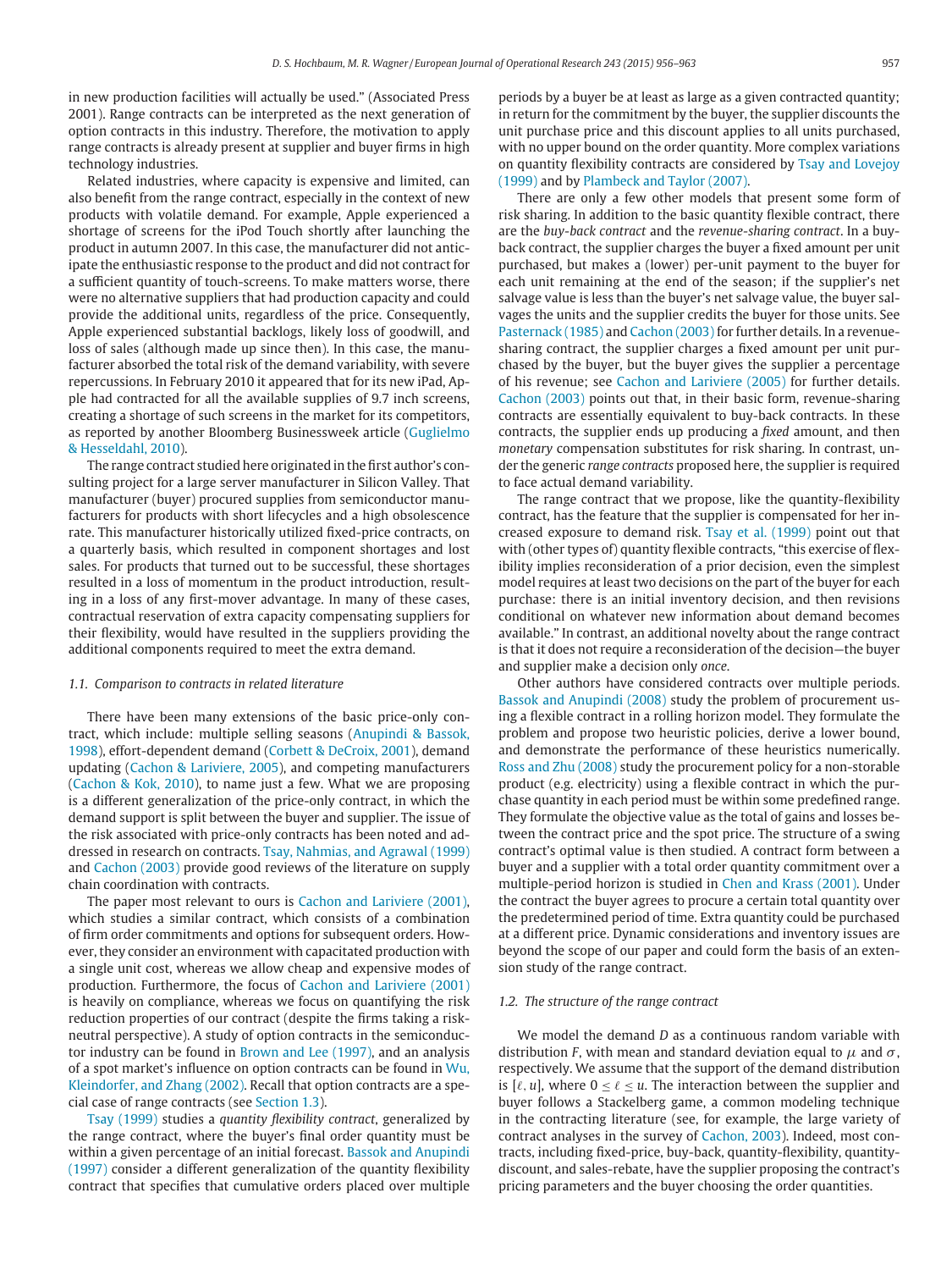<span id="page-2-0"></span>In the range contract, the supplier first announces the per-unit *range fee*  $\alpha$  and the per-unit wholesale price *c*. The buyer responds with the range  $[x_1, x_2]$ , by which the buyer commits to buy a minimum of  $x_1$  units, for a total of *q* units, for *q* in the interval  $[x_1, x_2]$ . If the demand realized exceeds  $x<sub>2</sub>$ , then excess demand is not covered by the supplier. If demand is less than  $x_1$ , the buyer incurs overage costs of  $c$  times the difference between  $x_1$  and the realized demand. For quantities *q* not exceeding  $x_2$ , the buyer pays the supplier  $cq + \alpha(x_2$  $x_1$ ). That is, the supplier gets, in addition to the wholesale value of the quantity purchased, also a bonus in the form of the range fee, that grows with the length of the range  $\alpha$  ( $x_2 - x_1$ ).

A non-trivial range contract is one where  $x_1 < x_2$  and  $[x_1, x_2] \subset$  $[\ell, u]$ . We show that a variety of contractual pricing and firm interactions are possible for a range contract, and demonstrate how many existing contracts fall within our framework.

# *1.3. How range contracts generalize existing contracts*

The range contract is a strict generalization of fixed-price, JIT, option, and quantity-flexibility contracts:

- For  $[x_1, x_2] = [\ell, u]$  and  $\alpha = 0$ , the range contract is a JIT contract.
- For  $x_1 = x_2$ , the contract is a fixed-price contract.
- In a quantity-flexibility contract, a buyer provides an initial forecast *q* and is obligated to order at least  $(1 - \gamma)q$  for some  $\gamma \in [0, 1]$ , at a unit wholesale price of *c*, and the supplier is obligated to provide capacity up to  $(1 + \gamma)q$ . This quantity-flexibility contract is a range contract with  $x_1 = (1 - \gamma)q$ ,  $x_2 = (1 + \gamma)q$ , and  $\alpha = 0$ .
- A range contract with  $x_1 = 0$  is equivalent to an option contract with reserved capacity of  $x_2$ , unit reservation price  $\alpha$  and unit exercise price *c*.

The range contract can also be viewed as a combination of two contracts: a price-only contract with fulfillment level  $x_1$  and unit wholesale price  $c$ , and an option contract with reservation price  $\alpha$ , exercise price *c*, and reserved capacity  $x_2 - x_1$ .

# *1.4. Supplier production costs and flexibility*

In contrast to much of the contracting literature, we study the impact of varying production costs on firm and supply chain performance. The supplier's unit-production cost is typically not fixed. The supplier who is given a fixed order quantity can usually streamline her production operations so as to achieve an efficient production line with low unit-production costs. But a supplier facing uncertainty, as in a JIT context, would not be able (in general) to produce at the minimum possible unit-production cost. We study these two modes of production and let the most efficient unit production cost be *p* and the less efficient unit production cost under uncertainty be  $p_1 > p$ .

The supplier faces demand uncertainty on  $[x_1, x_2]$ , but is required to meet demand, as dictated by the contractual terms. The supplier will determine a production quantity  $Q ∈ [x_1, x_2]$  in advance, where *p* is the unit production cost for these first *Q* units. Then, if realized demand exceeds this initial production amount, the supplier must produce again to meet demand, where  $p_1$  is the unit production cost for quantities that exceed *Q* in the range  $[x_1, x_2]$ . The Newsvendor model is applied to find the appropriate value of *Q*.

We quantify the *supplier's flexibility* as the ratio of the unit production cost under a guaranteed order quantity *p* to the unit production cost under uncertainty  $p_1 > p$ : The supplier's flexibility is defined as  $p/p_1 \in [0, 1]$ . The closer the ratio is to 1, the higher the flexibility of the supplier since she is able to operate under uncertainty at a cost that is close to that under no uncertainty. We will show that the supplier's flexibility plays an important role under the range contract, as a key factor in determining the supplier's optimal choice of per-unit range fee.

We also show in [Section 4](#page-5-0) that the solution of a centralized (vertically integrated) supply chain can be viewed as having a range structure influenced by the supplier's flexibility. The centralized system faces uncertain demand. It can streamline its production for a guaranteed amount at a cheaper unit production cost *p*. If demand realized exceeds the amount produced, then additional production can take place at the higher unit production cost  $p_1 > p$ , up to an upper bound. The solution to this system has a range interpretation, where the guaranteed production amount is  $x_1$  and the upper bound on production is  $x_2$ .

We show that the optimal lower bound  $x_1$  depends on the flexibility of the firm  $p/p_1$ . For a fully flexible firm  $(p_1 = p)$ ,  $x_1 = \ell$ . This implies that the less flexibility a firm has, the higher the value of guaranteed minimum production  $x_1$ , and the overage cost is larger. As for the upper end of the interval  $x_2$ , we show that  $x_2 = u$ . This means that in a vertically integrated supply chain, the optimal range has all demands satisfied internally.

# *1.5. Contributions*

The main contributions here are:

- Introducing the range contract, and showing it generalizes and unifies fixed-price, JIT, option, and quantity-flexibility contracts.
- Solving for the buyer's optimal range [*x*<sup>∗</sup> <sup>1</sup>, *<sup>x</sup>*<sup>∗</sup> <sup>2</sup>] that maximizes his profits for a given *c* and α, spot price *s*, and unit revenue *r*. We also provide an extension for a convex range fee function.
- Solving for the supplier's optimal per-unit range fee  $\alpha^*$  and unit wholesale price *c*<sup>∗</sup> that maximize her profit, as a function of the buyer's optimal range [ $x_1^*$ ,  $x_2^*$ ], for uniformly distributed demand.
- Providing insights on how the selection of the supplier's optimal per-unit range fee  $\alpha^*$  depends on her production costs p and  $p_1$ , and the spot price *s*.
- Deriving the structure of the optimal range in a vertically integrated supply chain, and showing that the minimum production quantity grows as the firm's production flexibility increases.
- Showing computationally for a uniform distribution that the range contract allows the optimal decentralized supply chain to attain significant reductions in standard deviation of profit in exchange for moderate reductions in expected value of profit.
- Showing computationally for a uniform distribution that the range contract allows both firms to obtain larger risk-adjusted profits than the centralized supply chain, a "win-win" situation.

**Paper outline:** In Section 2 we study the range contract and show how the range is determined by the buyer given values of  $\alpha$  and  $c$ for a general distribution of demand. [Section 3](#page-3-0) describes the analysis of how the supplier chooses her optimal per-unit range fee and unit wholesale price, for a uniform distribution of demand, and provides a sensitivity analysis for different parameters. [Section 4](#page-5-0) gives the optimal range for the vertically integrated system. [Section 5](#page-5-0) analyzes and contrasts the mean-standard deviation profit tradeoffs for the individual firms and centralized supply chain. [Section 6](#page-7-0) provides concluding remarks.

# **2. The range maximizing the buyer's expected profit: determining**  $x_1^*$  and  $x_2^*$

In the next two sections we consider the range contract, where firm interactions are modeled as a Stackelberg game where the supplier is the leader. Therefore, we model the case where each firm maximizes their expected profit. While this approach is risk neutral with respect to the variability of profit, the contractual interaction between firms creates a variability reduction effect. We discuss this in full detail in [Section 5.](#page-5-0)

Under our range contract,  $c$  is the unit wholesale price and  $\alpha$  is the per-unit range fee, assumed given in this subsection; the next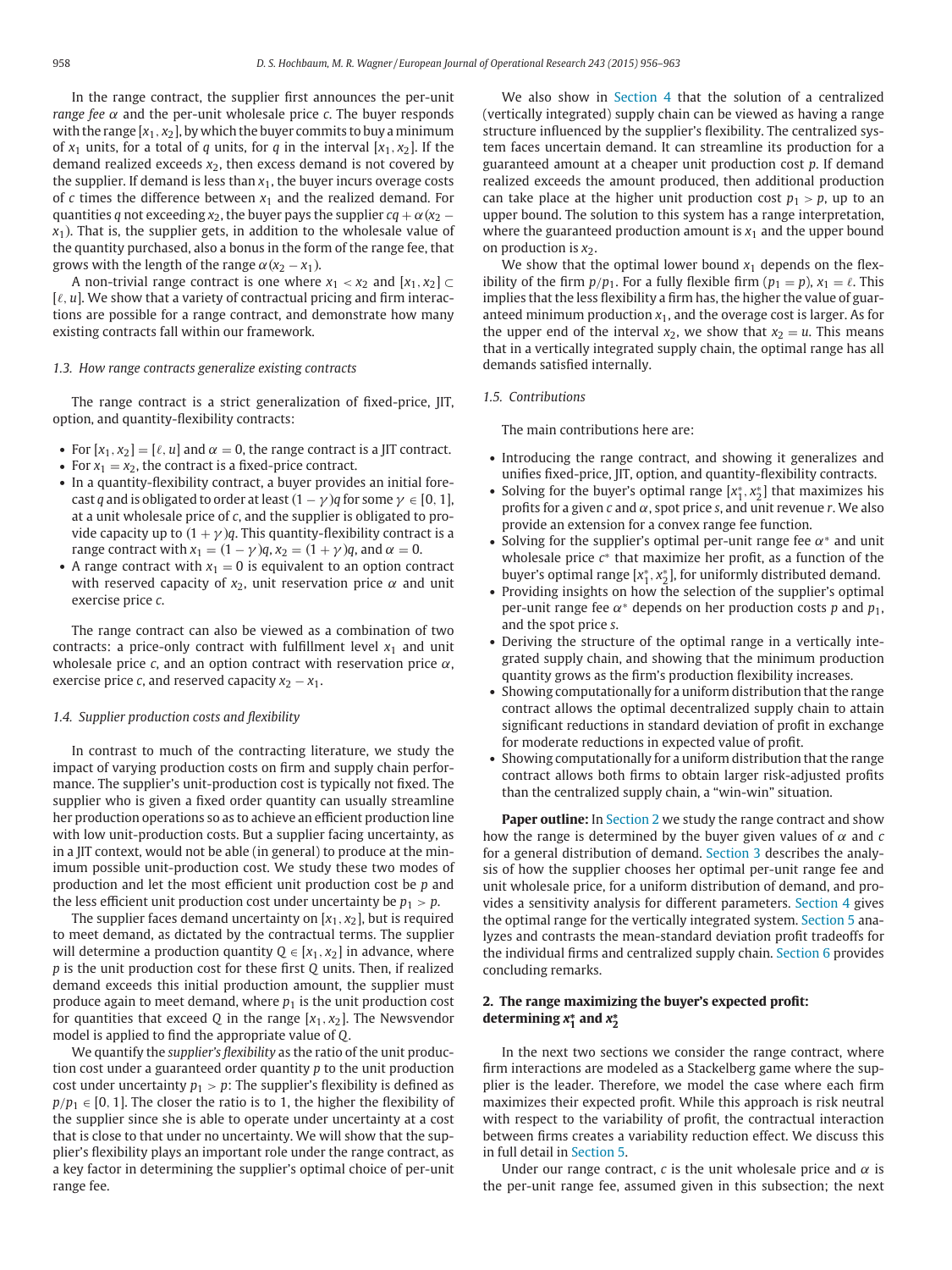<span id="page-3-0"></span>subsection analyzes how the supplier chooses this per-unit range fee and wholesale price optimally. The buyer, facing uncertain demand *D*, sells to the final customer at a unit revenue of *r*. For  $D < x_1$ , the buyer must pay the supplier for  $x_1$  units, but only receives revenue on *D* units. For *D* ∈ [ $x_1$ ,  $x_2$ ], the buyer receives a unit profit of  $(r − c)$ on all *D* units. For  $D > x_2$ , the buyer is able to purchase additional units in the spot market, at a unit cost of *s*, where *c* < *s* < *r*. Regardless of the demand realized, the buyer must pay the supplier the range fee  $\alpha$ ( $x_2 - x_1$ ). Therefore, the buyer's profit random variable is

$$
\pi_B(x_1, x_2, \alpha) = -\alpha (x_2 - x_1) + \begin{cases}\nrD - cx_1, & D < x_1 \\
(r - c)D, & x_1 \le D \le x_2 \\
rD - cx_2 - s(D - x_2), & D > x_2.\n\end{cases}
$$
\n(1)

The decisions available to the buyer are to dictate the range limits  $x_1$  and  $x_2$ . The buyer determines his optimal range by maximizing his expected profit:

$$
\max_{\substack{x_1, x_2\\ \text{s.t.} \quad \ell \le x_1 \le x_2 \le u.}} E[\pi_B(x_1, x_2, \alpha)] \tag{2}
$$

The next theorem characterizes the buyer's optimal behavior as the solution to Problem (2), as a function of the pricing parameters *c* and  $\alpha$  of the range contract. Subsequently, we provide a generalization for convex range cost functions.

**Theorem 1.** *The buyer's optimality conditions are*

$$
F(x_1^*) = \frac{\alpha}{c} \quad \text{and} \quad F(x_2^*) = 1 - \frac{\alpha}{s - c}.
$$
  
In addition, for  $x_1^* \le x_2^*$ ,  $\alpha \le c(1 - \frac{c}{s})$  must hold.

**Proof.** The expected profit can be written as

$$
E[\pi_B(x_1, x_2)] = \int_{\ell}^{x_1} (rD - cx_1) f(D) dD + \int_{x_1}^{x_2} (r - c) Df(D) dD
$$
  
+ 
$$
\int_{x_2}^{u} (rD - cx_2 - s(D - x_2)) f(D) dD - \alpha (x_2 - x_1).
$$

The derivatives with respect to  $x_1$  and  $x_2$  are

$$
\frac{\partial E[\pi_B]}{\partial x_1} = (r - c)x_1f(x_1) - c \int_{\ell}^{x_1} f(D) dD - (r - c)x_1f(x_1) + \alpha
$$
  
=  $\alpha - cF(x_1)$ 

and

$$
\frac{\partial E[\pi_B]}{\partial x_2} = (r - c)x_2 f(x_2) - (r - c)x_2 f(x_2) + (s - c) \int_{x_2}^u f(D) dD - \alpha
$$
  
= (s - c)(1 - F(x\_2)) - \alpha,

respectively. The cross derivatives vanish and the second derivatives are:

$$
\frac{\partial E[\pi_B]^2}{\partial x_1^2} = -cf(x_1)
$$

$$
\frac{\partial E[\pi_B]^2}{\partial x_2^2} = -(s-c)f(x_2).
$$

These second derivatives are non-positive as *s* > *c*, the profit function is concave, and the first order conditions maximize the profit. Finally,  $F(x_1) \leq F(x_2)$  implies the *necessary condition*:

$$
\alpha \leq c(1-c/s). \quad \Box
$$

**Remark 1.** Note that if there is no spot market from which to purchase additional products, lost sales can be modeled by modifying the third case  $(D > x_2)$  of Eq. (1) to  $(r - c)x_2$ . The second optimality condition of Theorem 1 would be modified slightly to  $F(x_2^*) = 1 - \frac{\alpha}{r-c}$ . Subsequent results hold exactly with the substitution  $s = r$ 

# *2.1. Convex range cost*

Suppose now that the cost of the range is not linear in the length of the contractual range, *x*2−*x*1, but rather is a convex function of this length. Thus  $\alpha(.)$  is a convex function of the range,  $\alpha(x_2-\alpha_1)$ , which is continuous and twice differentiable in  $x_1$  and  $x_2$ . Using similar proof techniques, we have a generalization of Theorem 1.

**Theorem 2.** *The buyer's optimality conditions are*

$$
F(x_1^*) = \frac{\alpha'(x_2^* - x_1^*)}{c} \quad \text{and} \quad F(x_2^*) = 1 - \frac{\alpha'(x_2^* - x_1^*)}{s - c}
$$
\nIn addition, for  $x_1^* \le x_2^*$ ,  $\alpha'(x_2^* - x_1^*) \le c(1 - \frac{c}{s})$  must hold.

# **3. Maximizing the supplier's expected profit: determining** *α***<sup>∗</sup> and** *c***∗**

In the range contract, the parameter *c* is the contractual unit wholesale price, and the supplier determines the per-unit range fee  $\alpha$ . We also discuss the two modes of supplier production, and study their effect on the performance of the range contract.

# *3.1. Supplier production modes*

The supplier, knowing she will face demand in the interval  $[x_1, x_2]$ , where the endpoints satisfy the optimality conditions of Theorem 1, will use a Newsvendor model to determine a production quantity  $Q \in [x_1, x_2]$ , for which she will streamline production and achieve cost per unit *p*. If demand *D* is below *Q*, the supplier incurs costs on *Q* − *D* unsold units. In the presence of salvage values *v* per unit, this cost will be *p* − *v* per unsold unit, where we assume *v* < *p*. Recalling that the supplier *must* meet demand in the interval  $[x_1, x_2]$ , if demand realized *D* is above *Q*, the supplier must produce *D* − *Q* units at the higher unit production cost  $p_1$ . This results in additional per-unit costs on the extra units of  $p_1 - p$ . Under the range contract, the supplier effectively receives an order quantity of  $x_1$  if  $D < x_1$ , an order quantity of *D* if  $D \in [x_1, x_2]$ , and an order quantity of  $x_2$  if  $D > x_2$ . Therefore, the supplier's distribution of orders is

$$
\tilde{F}_{[x_1,x_2]}(D) = \begin{cases}\n\int_{\ell}^{x_1} f(x)dx, & D = x_1 \\
F(D), & D \in [x_1, x_2] \\
\int_{x_2}^{u} f(x)dx, & D = x_2,\n\end{cases}
$$
\n(3)

and the supplier's optimal Newsvendor quantity *Q* satisfies

$$
\tilde{F}_{[x_1, x_2]}(Q) = \frac{(p_1 - p)}{(p_1 - p) + (p - v)} = 1 - \frac{p - v}{p_1 - v}.
$$
\n(4)

Note that this result suggests that, in the presence of positive salvage values, the definition of production flexibility should be modified to  $(p - v)/(p_1 - v)$ . In other words, having the opportunity to salvage "improves" production flexibility. For simplicity, in the sequel we let the salvage value  $v = 0$ . Consequently, since  $Q \in [x_1, x_2]$  and applying Eqs. (3) and (4) with  $v = 0$ , the Newsvendor quantity Q must satisfy:

$$
Q = \max\left\{x_1, \min\left\{x_2, F^{-1}\left(1 - \frac{p}{p_1}\right)\right\}\right\}
$$

# *3.2. The supplier's profit random variable*

We next formulate the supplier's profit random variable, which combines the revenues from the buyer and the supplier's internal production costs. For demand  $D < Q$ , the supplier incurs production costs of *pQ*, whereas for demand *D* > *Q*, the incurred production costs are  $pQ + p_1(D - Q)$ . For  $D < x_1$ , the supplier receives a unit revenue of *c* from the buyer on  $x_1$  units. For  $D \in [x_1, x_2]$ , the supplier receives revenue on *D* units, and for  $D > x_2$ , the supplier only receives revenue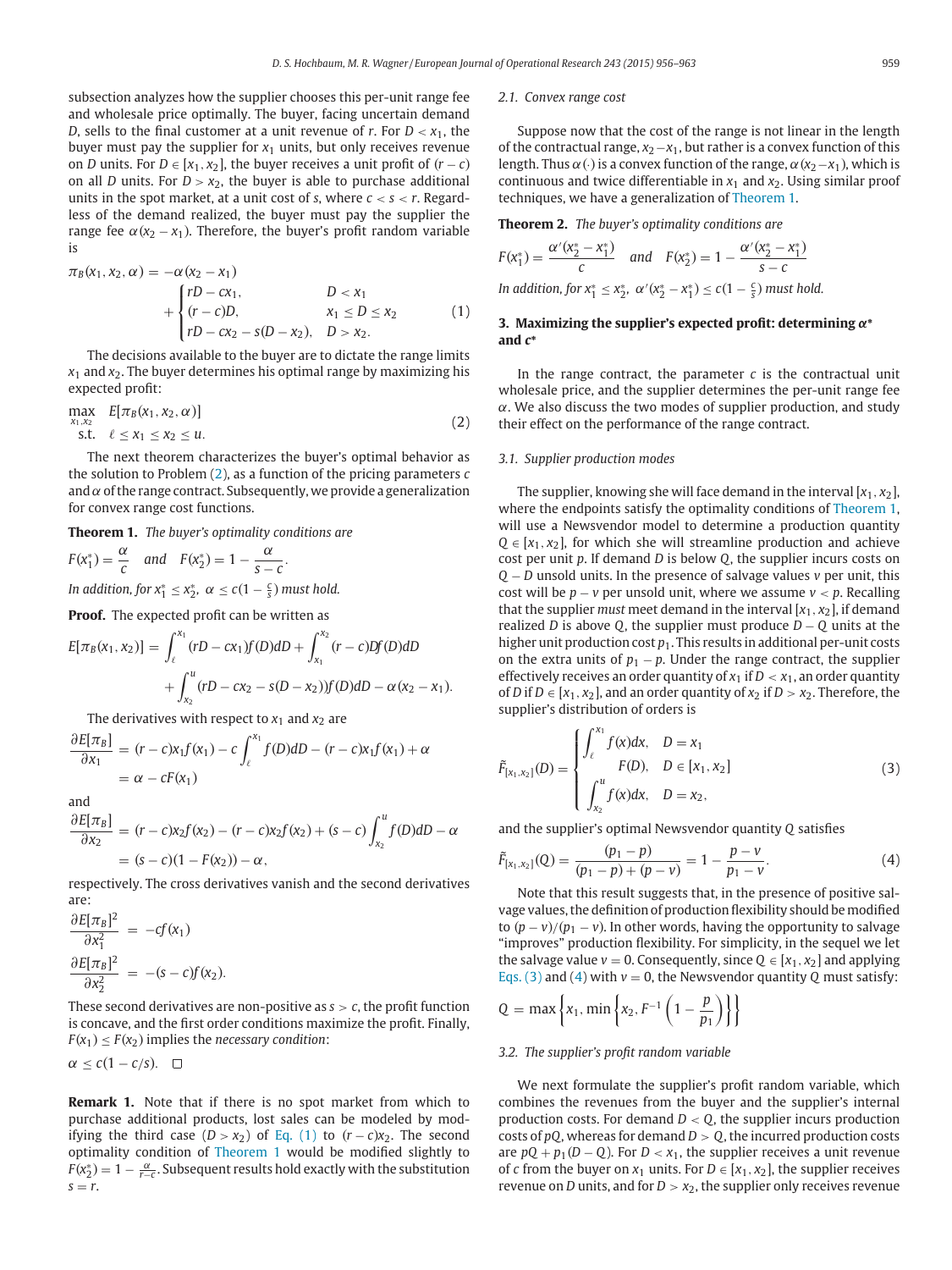<span id="page-4-0"></span>on the first  $x_2$  units. Under all demand scenarios, the supplier receives the range fee premium of  $\alpha(x_2 - x_1)$ . The supplier's profit random variable is

$$
\pi_{S}(x_{1}, x_{2}, \alpha) = \alpha (x_{2} - x_{1})
$$
\n
$$
+ \begin{cases}\ncx_{1} - pQ, & D < x_{1} \\
cD - pQ, & x_{1} \le D \le Q \\
cD - pQ - p_{1}(D - Q), & Q \le D \le x_{2} \\
cx_{2} - pQ - p_{1}(x_{2} - Q), & D > x_{2}.\n\end{cases}
$$
\n(5)

To formulate the profit-maximization problem, recall that the supplier correctly anticipates that the buyer will choose  $x_1 = F^{-1}(\alpha/c)$ and  $x_2 = F^{-1}(1 - \alpha/(s - c))$ , the buyer's profit maximizing range from [Theorem 1.](#page-3-0) Consequently, the supplier will select  $\alpha$  to maximize her own profit:

$$
\max_{\alpha} E[\pi_S(x_1, x_2, \alpha)]
$$
\ns.t.  $\alpha \le c \left(1 - \frac{c}{s}\right)$   
\n
$$
F(x_1) = \alpha/c
$$
  
\n
$$
F(x_2) = 1 - \alpha/(s - c)
$$
  
\n
$$
\tilde{F}_{[x_1, x_2]}(Q) = 1 - \frac{p}{p_1}.
$$
\n(6)

The first constraint is to enforce  $x_1 \le x_2$ , as required by the range contract definition, which follows from [Theorem 1.](#page-3-0) The last three constraints represent the buyer's optimal behavior and the supplier's Newsvendor production quantity.

In the remainder of this section we analytically solve Problem (6) for demand that is uniformly distributed on  $[\ell, u]$ . In particular, we study the supplier's optimal per-unit range fee, taking into account the buyer's optimal behavior. We also investigate the sensitivity of the supplier's optimal per-unit range fee to production costs, and the market spot price. Although the results are presented for a uniform demand distribution, we conjecture that similar structural relation-ships hold for other distributions as well: [Taylor \(2002\)](#page-7-0) takes a similar approach of analyzing uniformly distributed demand, and conjecturing behavior for general demand distributions. Furthermore, our analysis techniques can be applied to a given distribution (e.g., poisson, gamma, etc.), as long as the density is positive on  $[\ell, u]$ . Unfortunately, we found a general analysis in terms of a generic distribution *F* to be intractable.

# *3.3. The supplier's optimal choice of*  $\alpha$  *for*  $D \sim U[\ell, u]$

Here we study the supplier's selection of the optimal per-unit range fee  $\alpha$ . We then study how this behavior depends on production costs, and the spot market price. We begin with a structural result that allows us to easily solve for the profit-maximizing per-unit range fee  $\alpha$ .

# **Theorem 3.** *The supplier's profit function is strictly concave in*  $\alpha$ *.*

**Proof.** Note that  $\frac{\partial x_1}{\partial \alpha} = \frac{1}{f(x_1)}$  and  $\frac{\partial x_2}{\partial \alpha} = -\frac{1}{(s-c)f(x_2)}$ , which are derived using the derivative of the inverse of a function. Also,  $\frac{\partial Q}{\partial \alpha} = 0$ . The expected value of the supplier's profit can be written as

$$
E[\pi_S(\alpha)] = \int_{1}^{x_1} (cx_1 - pQ)f(D) dD + \int_{x_1}^{Q} (cD - pQ)f(D) dD
$$
  
+ 
$$
\int_{Q}^{x_2} (cD - pQ - p_1(D - Q))f(D) dD
$$
  
+ 
$$
\int_{x_2}^{u} (cx_2 - pQ - p_1(x_2 - Q))f(D) dD + \alpha (x_2 - x_1). (7)
$$

Using the Leibniz integral rule, the derivative of the supplier's profit function (7) with respect to  $\alpha$  is

$$
\frac{\partial E[\pi_S(c, \alpha)]}{\partial \alpha} = c \frac{\partial x_1}{\partial \alpha} F(x_1) + (c - p_1) \frac{\partial x_2}{\partial \alpha} (1 - F(x_2))
$$

$$
+ \alpha \left( \frac{\partial x_2}{\partial \alpha} - \frac{\partial x_1}{\partial \alpha} \right) + (x_2 - x_1)
$$

$$
= \frac{\alpha}{cf(x_1)} - \frac{\alpha(c - p_1)}{(s - c)^2 f(x_2)}
$$

$$
- \alpha \left( \frac{1}{(s - c) f(x_2)} + \frac{1}{cf(x_1)} \right) + (x_2 - x_1).
$$

When demand is uniformly distributed, we note that  $x_1 = \ell + (u (\ell) \frac{\alpha}{c}$ ,  $x_2 = \ell + (u - \ell)(1 - \frac{\alpha}{s - c})$ , and  $f(x_1) = f(x_2) = 1/(u - \ell)$ . In this case, the derivative of the profit becomes

$$
\frac{\partial E[\pi_S](c,\alpha)}{\partial \alpha} = -(u-\ell)\left(\alpha\left(\frac{(c-p_1)}{(s-c)^2} + \frac{2}{s-c} + \frac{1}{c}\right) - 1\right). \tag{8}
$$

Taking the second derivative, we get

$$
\frac{\partial^2 E[\pi_S](c,\alpha)}{\partial \alpha^2} = -(u-\ell)\left(\frac{(c-p_1)}{(s-c)^2}+\frac{2}{s-c}+\frac{1}{c}\right),\,
$$

which allows us to conclude that the profit function is strictly  $concave.$   $\Box$ 

Theorem 3 shows that the first order condition is sufficient for finding the maximizing value of  $\alpha$ , and the next theorem determines the optimal value of the per-unit range fee. Let  $\alpha^*$  denote the value

$$
\alpha^* = \frac{c(s-c)^2}{s^2 - cp_1}.
$$
\n(9)

**Theorem 4.** *The supplier's profit-maximizing value of*  $\alpha$  *is*  $\alpha^*$ *.* 

**Proof.** By Theorem 3, the profit function is strictly concave, and we set the profit derivative (8) to zero for uniformly distributed demand to find the optimal per-unit range fee  $\alpha^*$ , which is equal to

$$
\alpha^* = \frac{c(s-c)^2}{s^2 - cp_1}.
$$

Note that algebraic manipulations show that  $\alpha^* < c(1 - c/s)$  (cf., the constraints of the supplier's problem), which proves that  $\alpha^*$  is feasible.  $\square$ 

Theorem 4 provides the profit-maximizing value of  $\alpha$ , as given in Eq. (9), which solves the supplier's profit-maximization problem. The structure of  $\alpha$ <sup>\*</sup> provides insight into how the different problem parameters affect the optimal range fee. The next results focus on the effect of production flexibility, and how it affects the optimal per-unit range fee.

Note that  $\alpha^*$  is increasing in  $p_1$ , which shows that diminished ability to respond to realized uncertain demand (i.e., a higher  $p_1$ ) induces the supplier to require higher compensation for involvement in the contract. We can also use this observation to make a statement about production flexibility, which is measured by the ratio *p*/*p*1. As the ratio increases, production flexibility increases, since the supplier is able to operate under uncertainty at a cost that is close to that under no uncertainty. Therefore, for fixed *p*, as flexibility increases (*p*<sup>1</sup> decreases),  $\alpha^*$  decreases. Therefore, more flexible production allows a supplier to charge the buyer a lower per-unit range fee.

We also characterize α<sup>∗</sup>'s dependence on the spot market price *s*. The derivative  $\frac{\partial \alpha^*}{\partial s} = \frac{2c^2(s-c)(s-p_1)}{(cp_1-s^2)^2} > 0$ , which shows  $\alpha^*$  is increasing in *s*. This shows that, holding all other parameters constant, increasing the spot price of the product allows the supplier to charge a higher per-unit range fee premium, since the attractiveness of the spot market for the buyer is decreased.

Finally, we characterize α<sup>∗</sup>'s dependence on the wholesale price *c*. The derivative  $\frac{\partial \alpha^*}{\partial c} = \frac{(s-c)(s^2(s-c)-2c(s^2-\varphi_1))}{(s^2-\varphi_1)^2}$ . Unsurprisingly, the sign of the derivative depends on the parameters, and we are unable to make general statements regarding the relationship of α<sup>∗</sup> and *c*.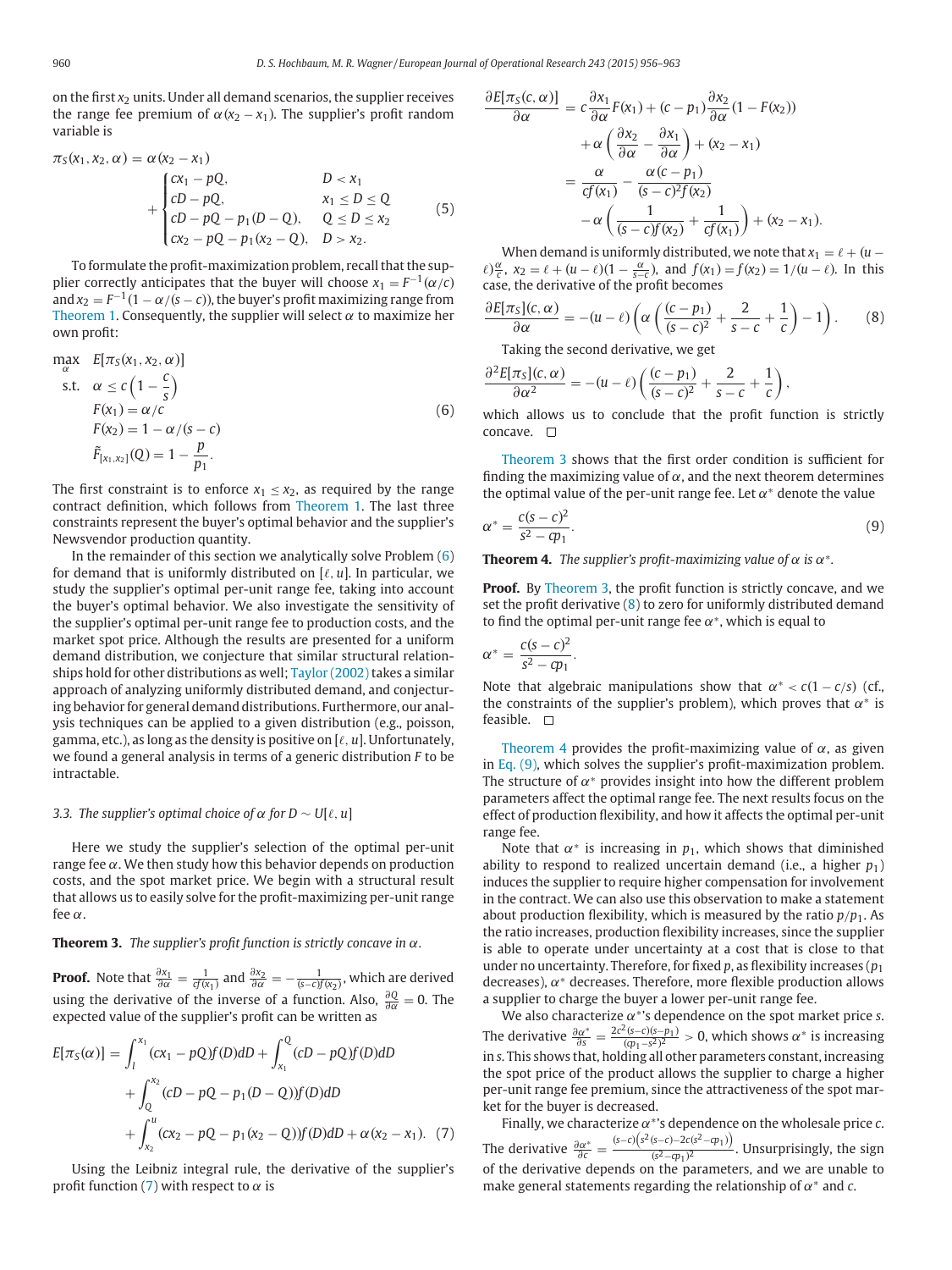# <span id="page-5-0"></span>*3.4. The supplier's optimal choice of c for D* ∼ *U*[ $\ell$ , *u*]

We next study how the supplier would choose the per-unit wholesale price *c*. While analytically intractable, even for uniformly distributed demand, we are able to show numerically that  $\frac{\partial E[\pi_S(\tilde{x}_1^*, x_2^*, \alpha^*)}{\partial c} > 0$ , for a large variety of parameter values. In other words, the supplier's expected profit is increasing in *c*, and the supplier prefers to increase it to its maximum value of *c*<sup>∗</sup> = *s*. If this were possible, then  $\alpha^* = 0$ ,  $x_1^* = \ell$  and  $x_2^* = u$ , and the range contract simplifies to a JIT contract.

However, in many cases the wholesale price is set by the marketplace (e.g., commodities) or as the result of firm negotiations. Therefore, in Section 5, we present computational results as a function of *c*, so that we can identify what value the range contract will have for a given wholesale price.

# **4. Maximizing the centralized supply chain expected profit**

The concept of a range  $[x_1, x_2]$  is not only relevant in the context of contracts, but is also meaningful for the vertically integrated supply chain, where the buyer and supplier are part of a single firm. In this context, we identify an optimal range that maximizes the expected centralized supply chain profit. The centralized profit is defined by the summation of the buyer and supplier's profit random variables, from  $(1)$  and  $(5)$ , respectively; we let the centralized range be denoted by  $[y_1, y_2]$  to avoid confusion with the decentralized range  $[x_1, x_2]$ :

$$
\pi_{SC}(y_1, y_2) = \pi_B + \pi_S
$$
\n
$$
= \begin{cases}\n rD - py_1, & D < y_1 \\
 rD - py_1 - p_1(D - y_1), & y_1 \le D \le y_2 \\
 rD - py_1 - p_1(y_2 - y_1) - s(D - y_2), & D > y_2.\n\end{cases}
$$
\n(10)

The interpretation of the lower bound of this range is that the centralized supply chain will commit to and produce the amount *y*<sup>1</sup> regardless of the demand realization, at the cheaper unit production cost *p*. Here, for the centralized system,  $y_1$  is analogous to *Q*, the optimal supplier Newsvendor quantity discussed in [Section 3.1.](#page-3-0) The system will then produce in a JIT manner, up to the upper bound of the interval  $y_2$ , at the higher production cost  $p_1$ . For demand beyond the upper production limit of  $y_2$ , the system can procure extra units in the spot market with spot price *s*. The centralized supply chain optimal range solves the following problem:

$$
\max_{\ell \le y_1 \le y_2 \le u} E[\pi_{\text{SC}}(y_1, y_2)] \tag{11}
$$

The next theorem characterizes the centralized supply chain's optimal range as the solution to Problem (11).

**Theorem 5.** *The centralized supply chain's optimality conditions are*

$$
F(y_1^*) = 1 - \frac{p}{p_1}
$$
 and  $F(y_2^*) = 1$ .

**Proof.** Let  $\pi_{SC} = \pi_B + \pi_S$  be the system's profit. Then, the expected profit can be written as

$$
E[\pi_{SC}] = \int_{\ell}^{x_1} (rD - px_1)f(D) dD
$$
  
+ 
$$
\int_{x_1}^{x_2} (rD - px_1 - p_1(D - x_1))f(D) dD
$$
  
+ 
$$
\int_{x_2}^{u} (rD - px_1 - p_1(x_2 - x_1) - s(D - x_2))f(D) dD
$$

Here the partial derivatives are:

$$
\frac{\partial E[\pi_{\rm SC}]}{\partial x_1} = (p_1 - p) - p_1 F(x_1), \text{ and}
$$
 (12)

$$
\frac{\partial E[\pi_{\rm SC}]}{\partial x_2} = (s - p_1)(1 - F(x_2)).\tag{13}
$$

The cross derivatives both vanish and the second derivatives are both nonnegative:

$$
\frac{\partial^2 E[\pi_{\rm SC}]}{\partial x_1^2} = -p_1 f(x_1) < 0, \text{ and} \tag{14}
$$

$$
\frac{\partial^2 E[\pi_{\rm SC}]}{\partial x_2^2} = -(s - p_1) f(x_2) < 0. \tag{15}
$$

Therefore the function  $E[\pi_{SC}](x_1, x_2)$  is convex. Setting both first derivatives to 0 we complete the proof.  $\square$ 

Recall that the production flexibility is  $p/p_1$ . This ratio is always less than or equal to 1, and the closer the ratio to 1, the higher the flexibility since the firm is able to operate under uncertainty at a cost that is close to that under no uncertainty. The optimal value of  $y_1^*$ in the vertically integrated system is affected by this flexibility. The more flexible the firm is, the lower is the value of *y*<sup>∗</sup><sub>1</sub>. For a fully flexible firm  $(p_1 = p)$ ,  $y_1^* = \ell$  and the supply chain can afford to operate as a JIT system. For less flexible firms, the value of  $y_1^*$  is greater than  $\ell$ , which means, in terms of the supply chain, that it is optimal to possibly overproduce at the cheaper unit production cost *p*, and risk the loss of unsold units, in order to capitalize on the efficient production range. Therefore, there are consequences to supply chains with less flexible production. As for the upper bound of the interval  $y_2^*$ , it is always equal to the maximum possible demand *u*. This is so unless the production flexibility is so low as to have the value of  $p_1$  exceeding the unit revenue *r*, in which case there will be no production at the unit production cost  $p_1$ . Instead, there will be production of a fixed quantity  $y_1^* = y_2^*$ , which is guaranteed in advance and there is no production under uncertainty.

# **5. Trading off mean profit reductions for higher standard deviation of profit reductions: computational results**

In this section, we demonstrate some unique characteristics of the range contract: Despite risk-neutral firm decision making, risk reduction properties are achieved, both at the (decentralized) supply chain level as well as at the individual firm level. In particular, we contrast the mean and standard deviation of the optimal decentralized supply chain profits with those of the optimal centralized supply chain. We utilize computational experiments for uniformly distributed demand  $D \sim U[\ell, u].$ 

The firms' optimal profit random variables are determined using the solutions to Problems  $(2)$  and  $(6)$ , where the buyer and supplier maximize their respective expected profits. The solutions to Problem [\(2\)](#page-3-0) for uniformly distributed demand are

$$
x_1^* = F^{-1}\left(\frac{\alpha}{c}\right) = \ell + \left(\frac{\alpha}{c}\right)(u - \ell),
$$

and

$$
x_2^* = F^{-1}\left(1 - \frac{\alpha}{s - c}\right) = \ell + \left(1 - \frac{\alpha}{s - c}\right)(u - \ell),
$$

which we derive from [Theorem 1.](#page-3-0) The solution to Problem [\(6\)](#page-4-0) for uniformly distributed demand is

$$
\alpha^* = \frac{c(s-c)^2}{s^2 - cp_1},
$$

as given in [Theorem 4.](#page-4-0) We denote the *optimal buyer profit* by  $\pi_B^*$  =  $\pi_B(x_1^*, x_2^*, \alpha^*)$  and the *optimal supplier profit* as  $\pi_S^* = \pi_S(x_1^*, x_2^*, \alpha^*)$ , where  $\pi_B(x_1, x_2, \alpha)$  and  $\pi_S(x_1, x_2, \alpha)$  are defined in [Eqs. \(1\)](#page-3-0) and [\(5\)](#page-4-0), respectively. We let the *optimal decentralized supply chain profit* be denoted as

$$
\pi_{\text{dSC}}^* = \pi_B^* + \pi_S^*.
$$
\n<sup>(16)</sup>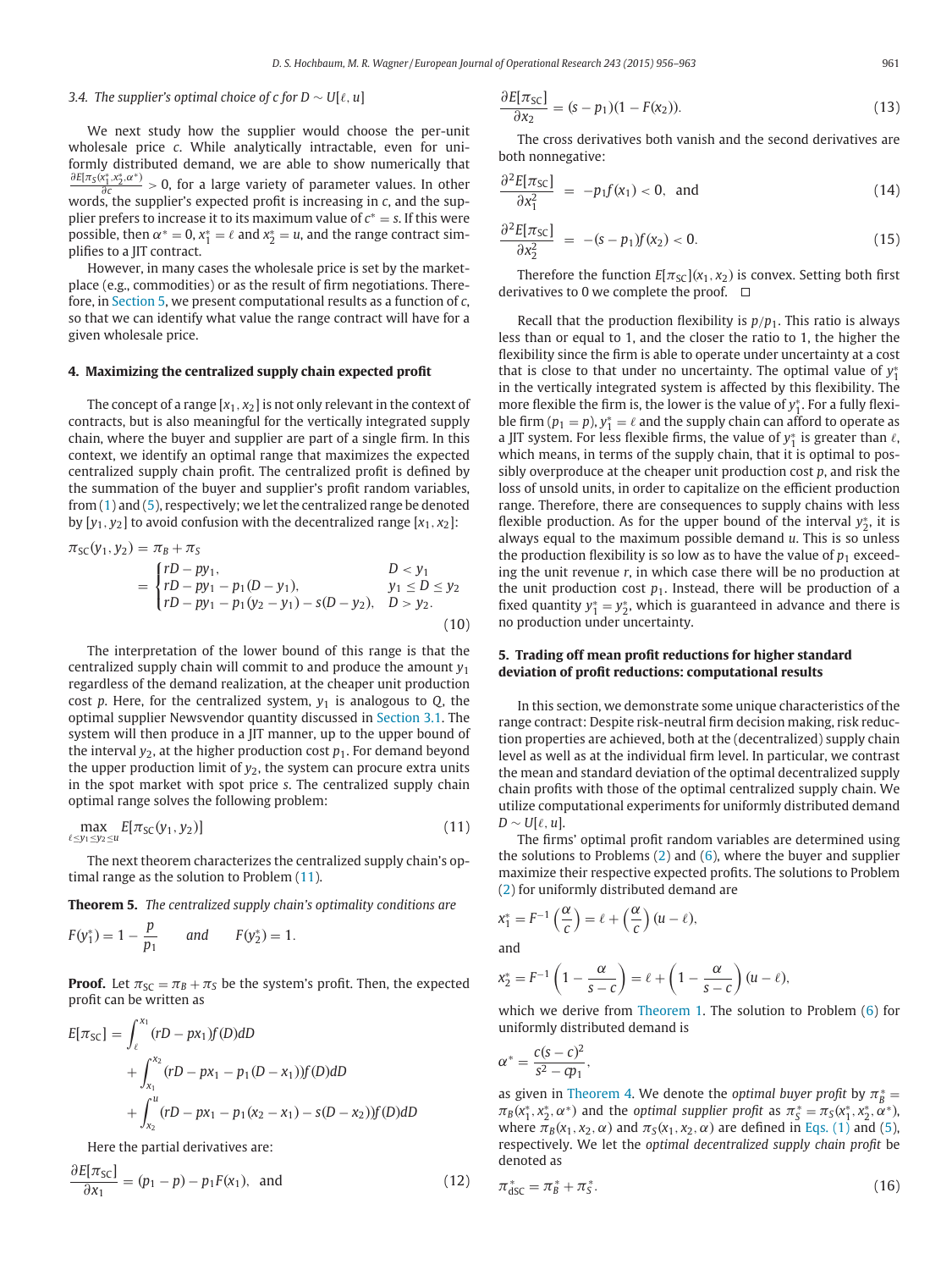The centralized supply chain profit will be evaluated using the optimal range  $(y_1^*, y_2^*)$  that maximizes the expected profit in Problem [\(11\)](#page-5-0):

$$
y_1^* = F^{-1}\left(1 - \frac{p}{p_1}\right) = \ell + \left(1 - \frac{p}{p_1}\right)(u - \ell)
$$

and

 $y_2^* = F^{-1}(1) = u$ ,

as shown in [Theorem 5.](#page-5-0)We denote the *optimal centralized supply chain profit* as

$$
\pi_{SC}^* = \pi_{SC}(y_1^*, y_2^*),\tag{17}
$$

where  $\pi_{SC}(y_1, y_2)$  is defined in [Eq. \(10\).](#page-5-0)

# *5.1. Small reductions in expected profit lead to large reductions in risk under the range contract*

We present here evidence, based on uniformly distributed demand on [10, 100], that the range contract induces an attractive tradeoff between the standard deviation of profit (risk) and expected profit for the optimal decentralized supply chain, with respect to the optimal centralized supply chain: For any percentage reduction in expected profit, the decentralized supply chain obtains a larger percentage reduction in the standard deviation of profit. We begin by defining the ratio of the optimal decentralized expected profit to that of the centralized supply chain:

$$
R_{\mu} = \frac{E[\pi_{\text{dSC}}^{*}]}{E[\pi_{\text{SC}}^{*}]}. \tag{18}
$$

Note that  $R_{\mu} \leq 1$  precisely measures the degree of double marginalization. We define a similar ratio to measure the relative standard deviation of profit in the two supply chains. Letting SD[*X*] denote the standard deviation of a random variable *X*, we define the ratio of the optimal decentralized standard deviation of profit to that of the centralized supply chain:

$$
R_{\sigma} = \frac{\text{SD}[\pi_{\text{dSC}}^{*}]}{\text{SD}[\pi_{\text{SC}}^{*}]}. \tag{19}
$$

If  $R_{\sigma}$  < 1, then the decentralized supply chain has less variability in profits than the centralized supply chain, a desired quality if the expected profits for the two supply chains are identical. We next present a computational study that provides insight into how  $R_{\mu}$  and  $R_{\sigma}$  are related, for various parameters.

We consider uniformly distributed demand on  $[\ell, u] = [10, 100]$ . The spot price is  $s = 90$  and the unit revenue is  $r = 100$ . The efficient unit production cost is  $p = 10$  and we consider five unit production costs under uncertainty, namely  $p_1 \in \{10, 30, 50, 70, 90\}$ , to model different degrees of production flexibility. Note that when  $p_1 = 10$ ,  $p_1 = p$ , and when  $p_1 = 90$ ,  $p_1 = s$ ; these are the minimum and maximum possible values for  $p_1$ . In our computational studies, the resulting behavior for  $p_1 = 90$  is indistinguishable from that for  $p_1 = 70$ , and is omitted. In Fig. 1 we plot  $R_{\mu}$  as a function of  $R_{\sigma}$ , where *c* is varied in [10, 90]. Finally, note that  $(R_{\sigma}, R_{\mu}) = (1, 1)$  when  $c = s$  in all plots, meaning that the expected profits and standard deviations of profits are identical for the decentralized and centralized supply chains.

Fig. 1 shows that the range contract introduces a tradeoff between the standard deviation of profit and the expected profit for the optimal decentralized supply chain. Note that for all curves in Fig. 1, the double marginalization inefficiency is at most 5.5 percent, since  $R_{\mu} \geq 0.945$  everywhere. At the same time, the range contract can significantly reduce the standard deviation of the decentralized supply chain profits, with respect to the centralized supply chain. For example, when  $p_1 = 30$ , the ratio  $R_\sigma$  can reach 0.915, while the ratio *R*μ only reaches 0.965; in other words, a reduction of 3.5 percent in



**Fig. 1.** Tradeoff curve of  $R_{\mu} = \frac{E[\pi_{dsc}^*]}{E[\pi_{sc}^*]}$  versus  $R_{\sigma} = \frac{SD[\pi_{dsc}^*]}{SD[\pi_{sc}^*]}$  for  $D \sim U[10, 100]$ ,  $p = 10$ ,  $s = 90$ ,  $r = 100$ ,  $p_1 \in \{10, 30, 50, 90\}$  and  $c \in [10, 90]$ .

expected profit is accompanied by a reduction in the standard deviation of profit of 8.5 percent. For other values of  $p_1$ , the tradeoff can be even more appealing: For  $p_1 = 70$ , the standard deviation of the decentralized supply chain can be reduced by 20 percent ( $R_{\sigma} = 0.80$ ) from the centralized supply chain's standard deviation, while still only sacrificing approximately 5.5 percent of the expected profit. In all cases, the plots remain above the diagonal, signifying that any percent reduction in expected profit results in at least as much reduction in the standard deviation of profit (and usually much more). We also observe that as the difference between  $p_1$  and  $p$  increases, the performance of the decentralized supply chain *improves*, with respect to the centralized supply chain (the curves shift to the left). Therefore, under a range contract, the decentralized supply chain benefits from production inefficiencies, from a risk-adjusted point of view. Since the centralized supply chain can always mimic a decentralized supply chain, the range contract can be used by those centralized supply chains where the reduction of risk is a priority.

Of course, if these benefits are attained by sacrificing one firm's performance, the practical appeal of the range contract vanishes. Therefore, we next study the individual firms and show that both can *simultaneously* benefit from range contract.

# *5.2. Both supplier and buyer can benefit under the range contract*

We define the buyer's *optimal risk-adjusted unit profit* as

$$
\pi_B^A = \frac{E[\pi_B^*]}{\text{SD}[\pi_B^*]}.
$$
\n(20)

This ratio measures the amount of expected profit that is obtained per unit of standard deviation of profit, and the higher the ratio, the better. Note that this ratio is simply the inverse of the coefficient of variation of the buyer's profit. We similarly define the supplier's *optimal risk-adjusted unit profit* as

$$
\pi_S^A = \frac{E[\pi_S^*]}{\text{SD}[\pi_S^*]}
$$
\n(21)

and the centralized supply chain's *optimal risk-adjusted unit profit* as

$$
\pi_{\rm SC}^A = \frac{E[\pi_{\rm SC}^*]}{\rm SD}[\pi_{\rm SC}^*] \tag{22}
$$

We show that there exists an interval of wholesale prices *c* where the buyer and supplier benefit in terms of optimal risk-adjusted unit